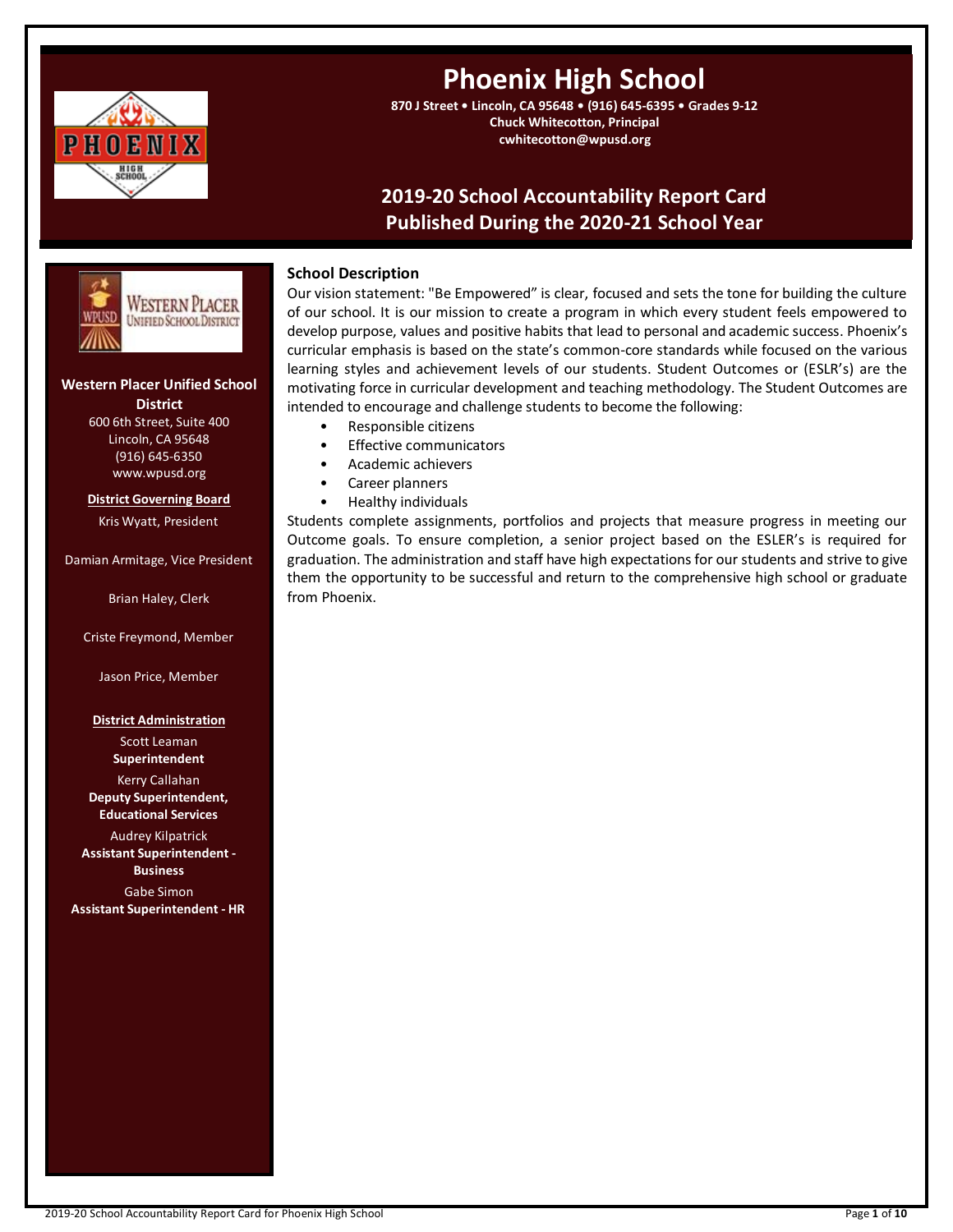# **About the SARC**

By February 1 of each year, every school in California is required by state law to publish a School Accountability Report Card (SARC). The SARC contains information about the condition and performance of each California public school. Under the Local Control Funding Formula (LCFF) all local educational agencies (LEAs) are required to prepare a Local Control and Accountability Plan (LCAP), which describes how they intend to meet annual school-specific goals for all pupils, with specific activities to address state and local priorities. Additionally, data reported in an LCAP is to be consistent with data reported in the SARC.

- For more information about SARC requirements and access to prior year reports, see the California Department of Education (CDE) SARC web page at [https://www.cde.ca.gov/ta/ac/sa/.](https://www.cde.ca.gov/ta/ac/sa/)
- For more information about the LCFF or the LCAP, see the CDE LCFF webpage a[t https://www.cde.ca.gov/fg/aa/lc/.](https://www.cde.ca.gov/fg/aa/lc/)
- For additional information about the school, parents/guardians and community members should contact the school principal or the district office.

# **2019-20 Student Enrollment by Grade Level**

| <b>Grade Level</b>      | <b>Number of Students</b> |  |  |  |
|-------------------------|---------------------------|--|--|--|
| Grade 10                |                           |  |  |  |
| Grade 11                | 25                        |  |  |  |
| <b>Grade 12</b>         | 52                        |  |  |  |
| <b>Total Enrollment</b> | 84                        |  |  |  |

#### **2019-20 Student Enrollment by Group**

| Group                                  | <b>Percent of Total Enrollment</b> |
|----------------------------------------|------------------------------------|
| <b>Black or African American</b>       | 2.4                                |
| Asian                                  | 3.6                                |
| <b>Filipino</b>                        | 2.4                                |
| <b>Hispanic or Latino</b>              | 40.5                               |
| White                                  | 41.7                               |
| Two or More Races                      | 4.8                                |
| <b>Socioeconomically Disadvantaged</b> | 45.2                               |
| <b>English Learners</b>                | 8.3                                |
| <b>Homeless</b>                        | 6                                  |

# **A. Conditions of Learning**

#### **State Priority: Basic**

The SARC provides the following information relevant to the State priority: Basic (Priority 1):

- Degree to which teachers are appropriately assigned and fully credentialed in the subject area and for the pupils they are teaching;
- Pupils have access to standards-aligned instructional materials; and
- School facilities are maintained in good repair

| Teacher Credentials for Phoenix High School | 18-19 | 19-20 | 20-21 |
|---------------------------------------------|-------|-------|-------|
| <b>With Full Credential</b>                 |       |       |       |
| Without Full Credential                     |       |       |       |
| Teaching Outside Subject Area of Competence |       |       |       |

| Teacher Credentials for Western Placer Unified 18-19 19-20 |  | 20-21 |
|------------------------------------------------------------|--|-------|
| <b>With Full Credential</b>                                |  | 325   |
| <b>Without Full Credential</b>                             |  | 25    |
| Teaching Outside Subject Area of Competence                |  |       |

**Teacher Misassignments and Vacant Teacher Positions at Phoenix High School**

| <b>Indicator</b>                | 18-19 | 19-20 | $20 - 21$ |
|---------------------------------|-------|-------|-----------|
| Teachers of English Learners    |       |       |           |
| Total Teacher Misassignments*   |       |       |           |
| <b>Vacant Teacher Positions</b> |       |       |           |

Note: "Misassignments" refers to the number of positions filled by teachers who lack legal authorization to teach that grade level, subject area, student group, etc. \*Total Teacher Misassignments includes the number of Misassignments of Teachers of English Learners.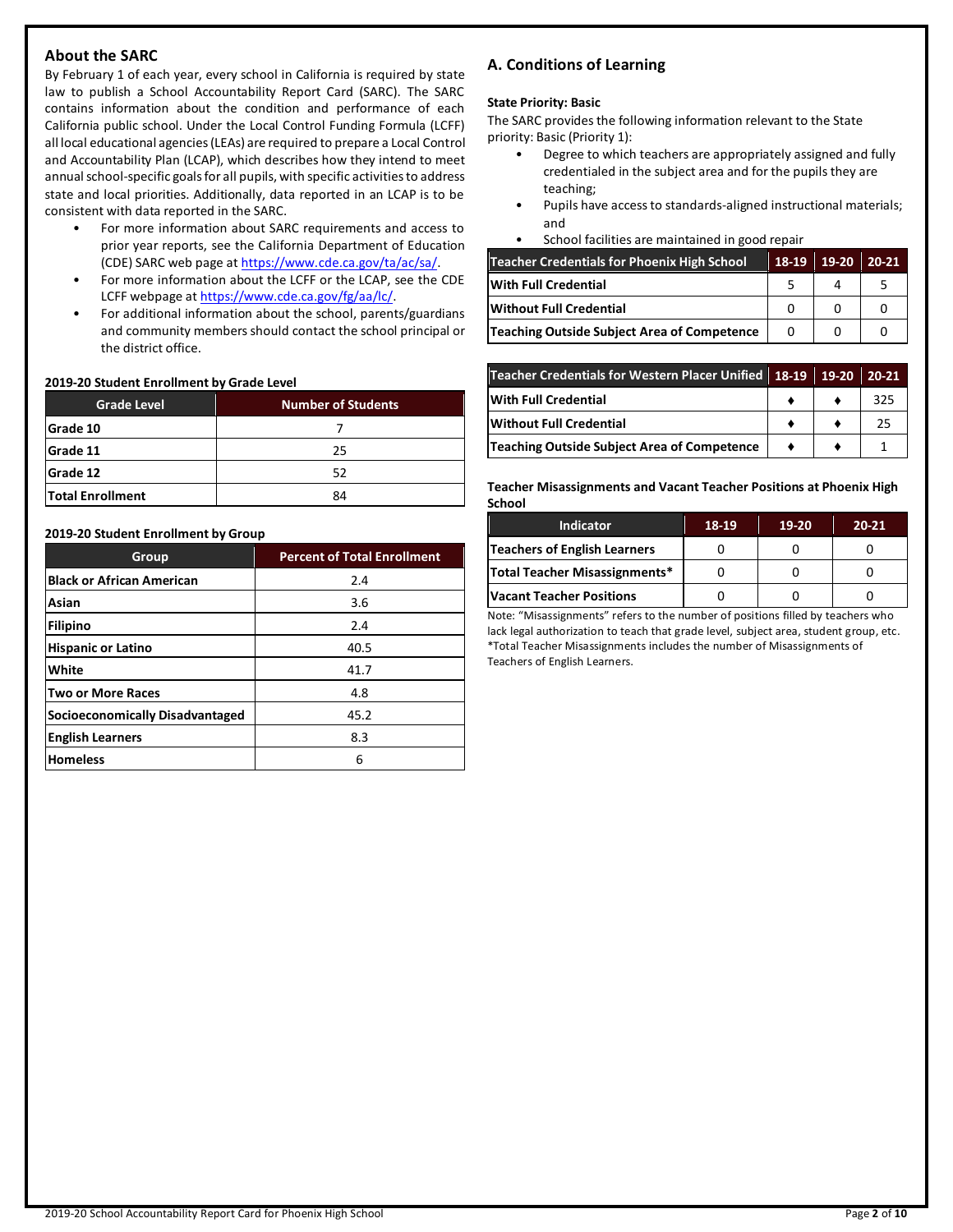# **Textbooks and Instructional Materials**

**Year and month in which data were collected: December 2019**

| <b>Core Curriculum Area</b>   | <b>Textbooks and Instructional Materials/Year of Adoption</b>                                                                                                                                                                                                                                                              |  |  |  |  |
|-------------------------------|----------------------------------------------------------------------------------------------------------------------------------------------------------------------------------------------------------------------------------------------------------------------------------------------------------------------------|--|--|--|--|
| <b>Reading/Language Arts</b>  | Grades 11-12: McDougall Littell Language of Literature, (Adopted 2002) (State Waiver 2010)<br>The textbooks listed are from most recent adoption:<br>Yes<br>Percent of students lacking their own assigned textbook:<br>0%                                                                                                 |  |  |  |  |
| <b>Mathematics</b>            | McDougal Littell Algebra I, (Adopted 2009) McDougal Littell Geometry (Adopted 2008), Carnegie Learning<br>Integrated Math 1 & 2 (Adopted 2014), Practical Mathematics by Holt (Adopted 2007)<br>The textbooks listed are from most recent adoption:<br>Yes.<br>Percent of students lacking their own assigned textbook: 0% |  |  |  |  |
| Science                       | Biology & Earth Science California Edition & Ag Science 2B by Prentice Hall. Adopted in 2007<br>The textbooks listed are from most recent adoption:<br>Yes<br>Percent of students lacking their own assigned textbook:<br>0%                                                                                               |  |  |  |  |
| <b>History-Social Science</b> | McDougal Littell: Modern World History Patterns of Interaction & The Americans Reconstruction to the 21st<br>Century; Prentice Hall: Comparative Politice-Adopted 2006<br>The textbooks listed are from most recent adoption:<br><b>Yes</b><br>Percent of students lacking their own assigned textbook:<br>0%              |  |  |  |  |

Note: Cells with N/A values do not require data.

# **School Facility Conditions and Planned Improvements (Most Recent Year)**

# **School Facility Good Repair Status (Most Recent Year)**

Using the **most recently collected** FIT data (or equivalent), provide the following:

- Determination of repair status for systems listed
- Description of any needed maintenance to ensure good repair
- The year and month in which the data were collected
- The rate for each system inspected
- The overall rating

# **Year and month in which data were collected: 12/28/20**

| <b>System Inspected</b>                                             | <b>Repair Status</b> | <b>Repair Needed and</b><br><b>Action Taken or Planned</b>                                                                                                                                                                                                                                                                                                                                                   |
|---------------------------------------------------------------------|----------------------|--------------------------------------------------------------------------------------------------------------------------------------------------------------------------------------------------------------------------------------------------------------------------------------------------------------------------------------------------------------------------------------------------------------|
| Systems:<br>Gas Leaks, Mechanical/HVAC, Sewer                       | Good                 | There is no odor that would indicate a gas<br>leak. Gas pipes are not broken and appear<br>to be in good working order. The HVAC<br>system is operable. There are no obvious<br>signs of flooding caused by sewer line<br>back-up in the facilities or on the school<br>grounds.                                                                                                                             |
| Interior:<br>Interior Surfaces                                      | Good                 | Interior surfaces appear to be clean, safe,<br>land functional. Walls are free of hazards<br>from tears and holes. Flooring is free of<br>hazards from torn carpeting, missing floor<br>tiles, holes. Ceiling is free of hazards from<br>missing ceiling tiles and holes. There is no<br>evidence of water damage (e.g. no<br>condensation, dampness, staining,<br>warping, peeling, mineral deposits, etc.) |
| <b>Cleanliness:</b><br>Overall Cleanliness, Pest/Vermin Infestation | Good                 | School grounds, buildings, common areas,<br>and individual rooms appear to have been<br>cleaned regularly. There is no evidence of<br>a major pest or vermin infestation.                                                                                                                                                                                                                                    |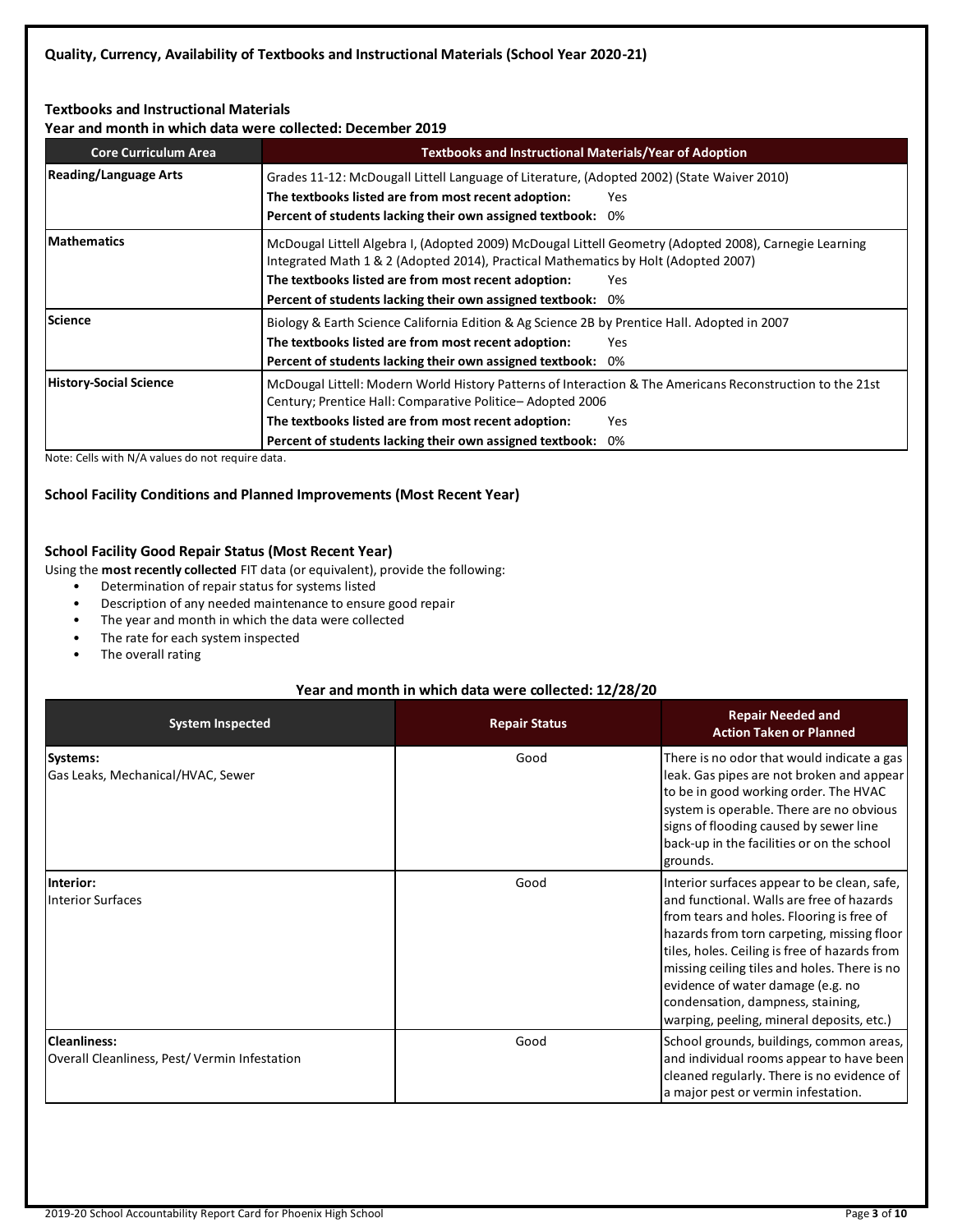| <b>System Inspected</b>                                                   | <b>Repair Status</b> | <b>Repair Needed and</b><br><b>Action Taken or Planned</b>                                                                                                                                                                                                                                                                                                                                                                                                                                                                                                             |
|---------------------------------------------------------------------------|----------------------|------------------------------------------------------------------------------------------------------------------------------------------------------------------------------------------------------------------------------------------------------------------------------------------------------------------------------------------------------------------------------------------------------------------------------------------------------------------------------------------------------------------------------------------------------------------------|
| <b>Electrical:</b><br>Electrical                                          | Good                 | There is no evidence that any portion of<br>the school has a power failure. Electrical<br>systems, components, and equipment<br>appear to be working properly. There are<br>no exposed electrical wires. Electrical<br>equipment is properly covered and<br>secured from pupil access. Lighting<br>appears to be adequate and working<br>properly, including exterior lights.                                                                                                                                                                                          |
| <b>Restrooms/Fountains:</b><br>Restrooms, Sinks/ Fountains                | Good                 | Classroom 4: Low pressure to drinking<br>fountain<br>Restrooms: outside drinking fountains<br>have low water pressure                                                                                                                                                                                                                                                                                                                                                                                                                                                  |
| Safety:<br>Fire Safety, Hazardous Materials                               | Good                 | The fire equipment and emergency<br>systems appear to be functioning<br>properly. The fire sprinklers appear to be<br>in working order (e.g., there are no<br>missing or damaged sprinkler<br>heads). Emergency alarms appear to be<br>functional. Emergency exit signs function<br>as designed, exits are unobstructed. There<br>does not appear to be evidence of<br>hazardous materials that may pose a<br>threat to pupils or staff. Hazardous<br>chemicals, chemical waste, and<br>flammable materials are stored properly<br>(e.g. locked and labeled properly). |
| Structural:<br>Structural Damage, Roofs                                   | Good                 |                                                                                                                                                                                                                                                                                                                                                                                                                                                                                                                                                                        |
| <b>External:</b><br>Playground/School Grounds, Windows/Doors/Gates/Fences | Good                 | The playground equipment and school<br>grounds in the vicinity of the area being<br>evaluated appear to be clean, safe, and<br>functional. Conditions that pose a safety<br>and/or security risk are not evident.<br>There is no exposed broken glass<br>accessible to pupils and staff. Exterior<br>doors and gates are functioning and do<br>not pose a security risk.                                                                                                                                                                                               |
| <b>Overall Rating</b>                                                     | Good                 |                                                                                                                                                                                                                                                                                                                                                                                                                                                                                                                                                                        |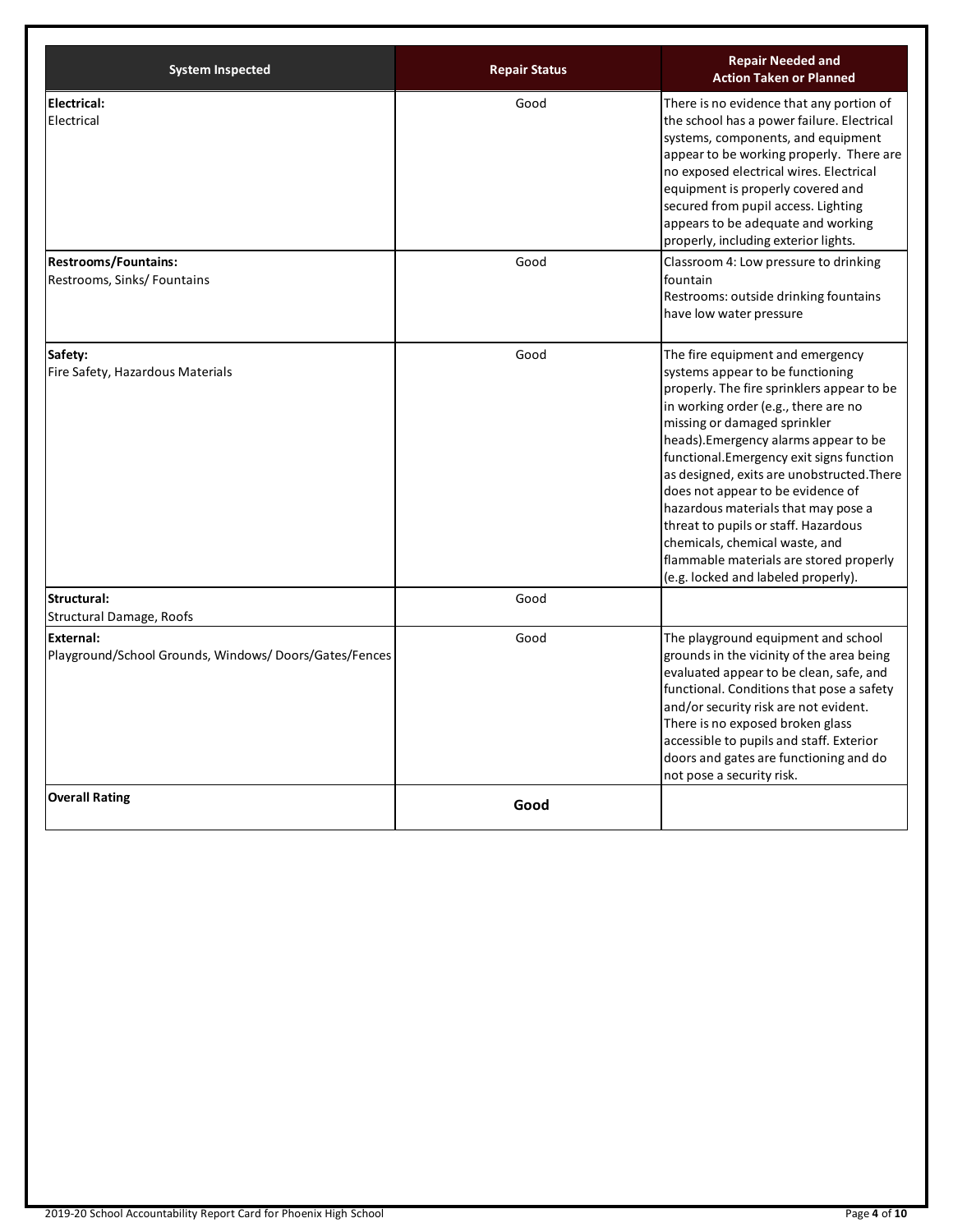# **B. Pupil Outcomes**

#### **State Priority: Pupil Achievement**

The SARC provides the following information relevant to the State priority: Pupil Achievement (Priority 4):

- **Statewide assessments** (i.e., California Assessment of Student Performance and Progress [CAASPP] System, which includes the Smarter Balanced Summative Assessments for students in the general education population and the California Alternate Assessments [CAAs] for English language arts/literacy [ELA] and mathematics given in grades three through eight and grade eleven. Only eligible students may participate in the administration of the CAAs. CAAs items are aligned with alternate achievement standards, which are linked with the Common Core State Standards [CCSS] for students with the most significant cognitive disabilities); and
- The percentage of students who have successfully completed courses that satisfy the requirements for entrance to the University of California and the California State University, or career technical education sequences or programs of study.

# **CAASPP Test Results in ELA and Mathematics for All Students Grades Three through Eight and Grade Eleven**

**Percentage of Students Meeting or Exceeding the State Standard**

| Subject     | <b>School</b><br>18-19 | <b>School</b><br>19-20 | <b>District</b><br>18-19 | <b>District</b><br>$19-20$ | <b>State</b><br>18-19 | <b>State</b><br>$19-20$ |
|-------------|------------------------|------------------------|--------------------------|----------------------------|-----------------------|-------------------------|
| <b>ELA</b>  | 24                     | N/A                    | 57                       | N/A                        | 50                    | N/A                     |
| <b>Math</b> |                        | N/A                    | 45                       | N/A                        | 39                    | N/A                     |

Note: Cells with N/A values do not require data.

Note: The 2019-2020 data are not available. Due to the COVID-19 pandemic, Executive Order N-30-20 was issued which waived the requirement for statewide testing for the 2019-2020 school year.

Note: Percentages are not calculated when the number of students tested is ten or less, either because the number of students in this category is too small for statistical accuracy or to protect student privacy.

Note: ELA and mathematics test results include the Smarter Balanced Summative Assessment and the CAA. The "Percent Met or Exceeded" is calculated by taking the total number of students who met or exceeded the standard on the Smarter Balanced Summative Assessment plus the total number of students who met the standard (i.e., achieved Level 3-Alternate) on the CAAs divided by the total number of students who participated in both assessments.

# **CAASPP Test Results in Science for All Students Grades Five, Eight, and High School**

**Percentage of Students Meeting or Exceeding the State Standard**

| <b>Subject</b> | <b>School</b><br>18-19 | <b>School</b><br>$19-20$ | <b>District</b><br>18-19 | <b>District</b><br>19-20 | <b>State</b><br>18-19 | <b>State</b><br>19-20 |
|----------------|------------------------|--------------------------|--------------------------|--------------------------|-----------------------|-----------------------|
| Science        | 20                     | N/A                      | 35                       | N/A                      | 30                    | N/A                   |

Note: Cells with N/A values do not require data.

Note: The 2019-2020 data are not available. Due to the COVID-19 pandemic, Executive Order N-30-20 was issued which waived the requirement for statewide testing for the 2019-2020 school year.

Note: The new California Science Test (CAST) was first administered operationally in the 2018-2019 school year.

#### **State Priority: Other Pupil Outcomes**

The SARC provides the following information relevant to the State priority: Other Pupil Outcomes (Priority 8):

Pupil outcomes in the subject areas of physical education.

#### **2019-20 Percent of Students Meeting Fitness Standards**

| Grade<br>Level | 4 of 6 | $5$ of 6 | 6 of 6 |
|----------------|--------|----------|--------|
|                | N/A    | N/A      | N/A    |
|                | N/A    | N/A      | N/A    |
| q              | N/A    | N/A      | N/A    |

Note: Cells with N/A values do not require data.

Note: The 2019–2020 data are not available. Due to the COVID-19 pandemic, Executive Order N-56-20 was issued which waived the requirement to administer the physical fitness performance test for the 2019–2020 school year.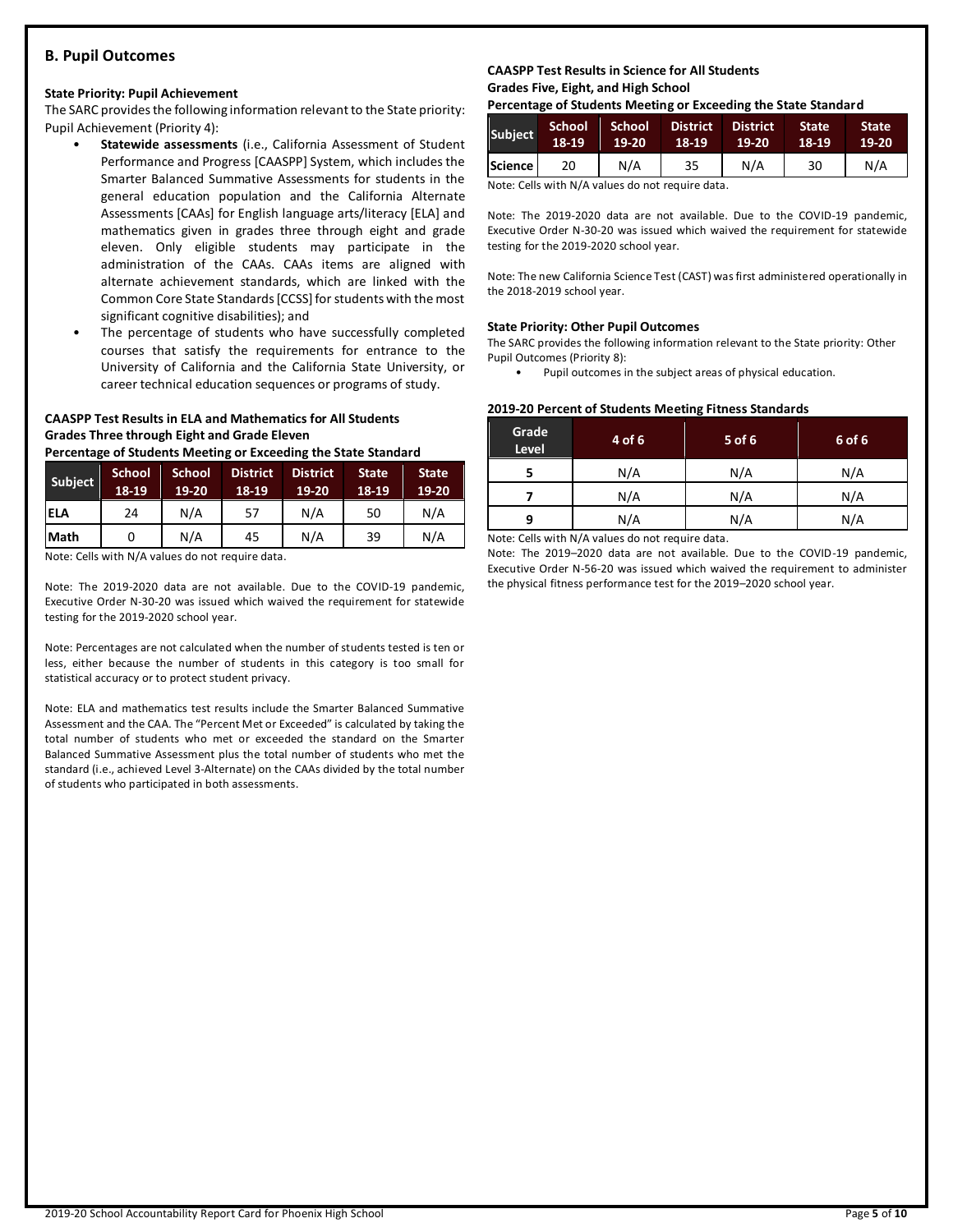# **CAASPP Test Results in Science by Student Group**

**Grades Three through Eight and Grade Eleven (School Year 2019-2020) Student Group Total Total Enrollment Number Tested Percent Tested Percent Not Tested Percent Met or Exceeded All Students** N/A N/A N/A N/A N/A **Male** N/A N/A N/A N/A N/A **Female** N/A N/A N/A N/A N/A **Black or African American** N/A N/A N/A N/A N/A **American Indian or Alaska Native** N/A N/A N/A N/A N/A **Asian** N/A N/A N/A N/A N/A **Filipino** N/A N/A N/A N/A N/A **Hispanic or Latino N/A N/A N/A N/A** N/A **Native Hawaiian or Pacific Islander**  $\begin{vmatrix} N/A & N/A & N/A & N/A \end{vmatrix}$  N/A N/A N/A N/A **White** N/A N/A N/A N/A N/A **Two or More Races** N/A N/A N/A N/A N/A **Socioeconomically Disadvantaged** N/A N/A N/A N/A N/A **English Learners** N/A N/A N/A N/A N/A **Students with Disabilities** N/A N/A N/A N/A N/A **Students Receiving Migrant Education Services | N/A | N/A | N/A | N/A | N/A | N/A Foster Youth** N/A N/A N/A N/A N/A **Homeless** N/A N/A N/A N/A N/A

Note: Cells with N/A values do not require data.

Note: The 2019-2020 data are not available. Due to the COVID-19 pandemic, Executive Order N-30-20 was issued which waived the requirement for statewide testing for the 2019-2020 school year.

# **CAASPP Test Results in ELA by Student Group**

**Grades Three through Eight and Grade Eleven (School Year 2019-2020)**

| <b>Student Group</b>                                 | - .<br><b>Total</b><br><b>Enrollment</b> | <b>Number</b><br><b>Tested</b> | <b>Percent</b><br><b>Tested</b> | Percent<br><b>Not Tested</b> | Percent<br><b>Met or Exceeded</b> |
|------------------------------------------------------|------------------------------------------|--------------------------------|---------------------------------|------------------------------|-----------------------------------|
| <b>All Students</b>                                  | N/A                                      | N/A                            | N/A                             | N/A                          | N/A                               |
| Male                                                 | N/A                                      | N/A                            | N/A                             | N/A                          | N/A                               |
| Female                                               | N/A                                      | N/A                            | N/A                             | N/A                          | N/A                               |
| <b>Black or African American</b>                     | N/A                                      | N/A                            | N/A                             | N/A                          | N/A                               |
| American Indian or Alaska Native                     | N/A                                      | N/A                            | N/A                             | N/A                          | N/A                               |
| Asian                                                | N/A                                      | N/A                            | N/A                             | N/A                          | N/A                               |
| <b>Filipino</b>                                      | N/A                                      | N/A                            | N/A                             | N/A                          | N/A                               |
| <b>Hispanic or Latino</b>                            | N/A                                      | N/A                            | N/A                             | N/A                          | N/A                               |
| <b>Native Hawaiian or Pacific Islander</b>           | N/A                                      | N/A                            | N/A                             | N/A                          | N/A                               |
| White                                                | N/A                                      | N/A                            | N/A                             | N/A                          | N/A                               |
| <b>Two or More Races</b>                             | N/A                                      | N/A                            | N/A                             | N/A                          | N/A                               |
| <b>Socioeconomically Disadvantaged</b>               | N/A                                      | N/A                            | N/A                             | N/A                          | N/A                               |
| <b>English Learners</b>                              | N/A                                      | N/A                            | N/A                             | N/A                          | N/A                               |
| <b>Students with Disabilities</b>                    | N/A                                      | N/A                            | N/A                             | N/A                          | N/A                               |
| <b>Students Receiving Migrant Education Services</b> | N/A                                      | N/A                            | N/A                             | N/A                          | N/A                               |
| <b>Foster Youth</b>                                  | N/A                                      | N/A                            | N/A                             | N/A                          | N/A                               |
| <b>Homeless</b>                                      | N/A                                      | N/A                            | N/A                             | N/A                          | N/A                               |

Note: Cells with N/A values do not require data.

Note: The 2019-2020 data are not available. Due to the COVID-19 pandemic, Executive Order N-30-20 was issued which waived the requirement for statewide testing for the 2019-2020 school year.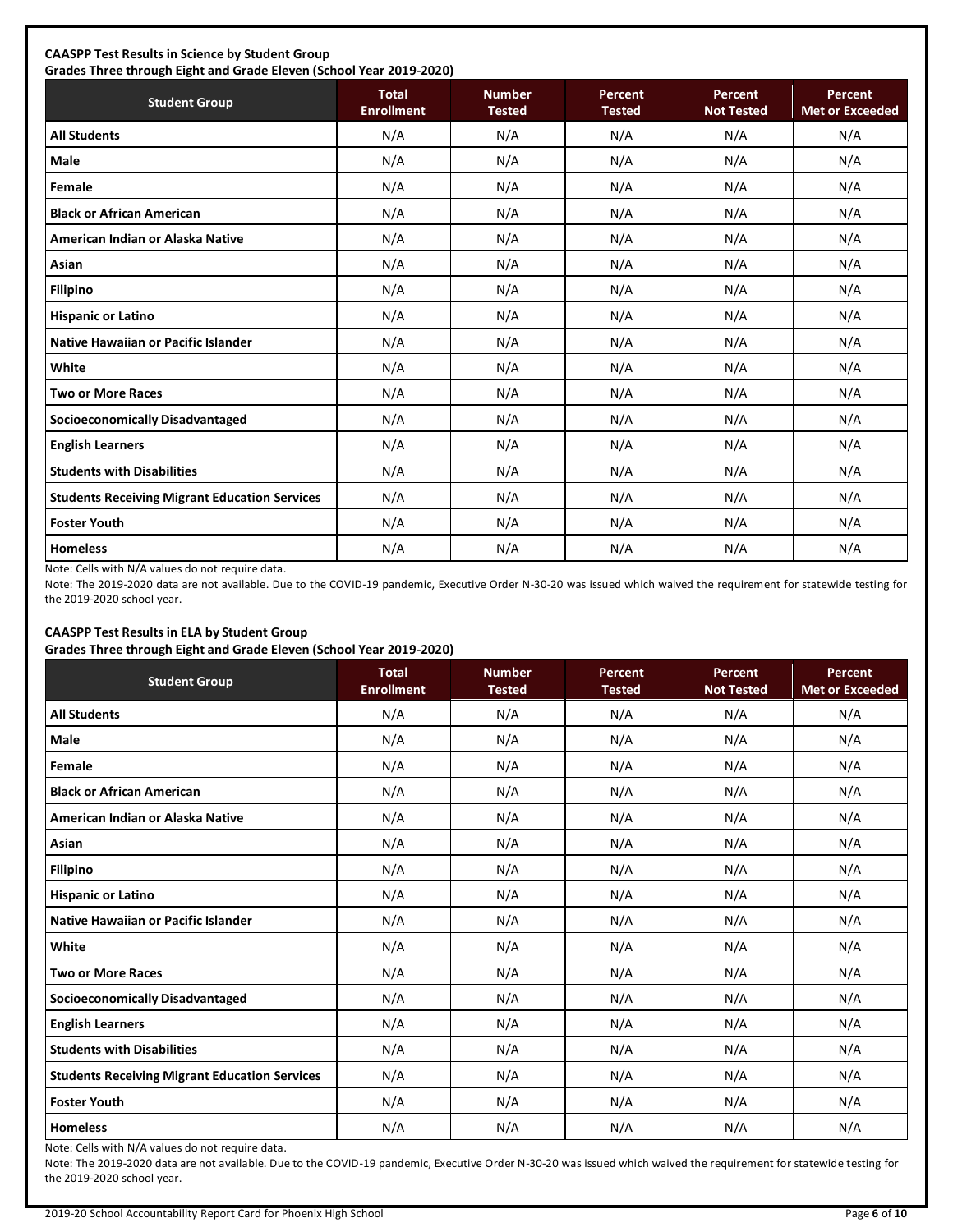#### **CAASPP Test Results in Mathematics by Student Group Grades Three through Eight and Grade Eleven (School Year 2019-2020)**

| Grades Trifee through Eight and Grade Eleven (Schoor fear 2015-2020)<br><b>Student Group</b> | <b>Total</b><br><b>Enrollment</b> | <b>Number</b><br><b>Tested</b> | Percent<br><b>Tested</b> | <b>Percent</b><br><b>Not Tested</b> | Percent<br><b>Met or Exceeded</b> |
|----------------------------------------------------------------------------------------------|-----------------------------------|--------------------------------|--------------------------|-------------------------------------|-----------------------------------|
| <b>All Students</b>                                                                          | N/A                               | N/A                            | N/A                      | N/A                                 | N/A                               |
| <b>Male</b>                                                                                  | N/A                               | N/A                            | N/A                      | N/A                                 | N/A                               |
| Female                                                                                       | N/A                               | N/A                            | N/A                      | N/A                                 | N/A                               |
| <b>Black or African American</b>                                                             | N/A                               | N/A                            | N/A                      | N/A                                 | N/A                               |
| American Indian or Alaska Native                                                             | N/A                               | N/A                            | N/A                      | N/A                                 | N/A                               |
| Asian                                                                                        | N/A                               | N/A                            | N/A                      | N/A                                 | N/A                               |
| <b>Filipino</b>                                                                              | N/A                               | N/A                            | N/A                      | N/A                                 | N/A                               |
| <b>Hispanic or Latino</b>                                                                    | N/A                               | N/A                            | N/A                      | N/A                                 | N/A                               |
| <b>Native Hawaiian or Pacific Islander</b>                                                   | N/A                               | N/A                            | N/A                      | N/A                                 | N/A                               |
| White                                                                                        | N/A                               | N/A                            | N/A                      | N/A                                 | N/A                               |
| <b>Two or More Races</b>                                                                     | N/A                               | N/A                            | N/A                      | N/A                                 | N/A                               |
| <b>Socioeconomically Disadvantaged</b>                                                       | N/A                               | N/A                            | N/A                      | N/A                                 | N/A                               |
| <b>English Learners</b>                                                                      | N/A                               | N/A                            | N/A                      | N/A                                 | N/A                               |
| <b>Students with Disabilities</b>                                                            | N/A                               | N/A                            | N/A                      | N/A                                 | N/A                               |
| <b>Students Receiving Migrant Education Services</b>                                         | N/A                               | N/A                            | N/A                      | N/A                                 | N/A                               |
| <b>Foster Youth</b>                                                                          | N/A                               | N/A                            | N/A                      | N/A                                 | N/A                               |
| <b>Homeless</b>                                                                              | N/A                               | N/A                            | N/A                      | N/A                                 | N/A                               |

Note: Cells with N/A values do not require data.

Note: The 2019-2020 data are not available. Due to the COVID-19 pandemic, Executive Order N-30-20 was issued which waived the requirement for statewide testing for the 2019-2020 school year.

# **C. Engagement**

#### **State Priority: Parental Involvement**

- The SARC provides the following information relevant to the State priority: Parental Involvement (Priority 3):
	- Efforts the school district makes to seek parent input in making decisions for the school district and each school site

#### **Opportunities for Parental Involvement (School Year 2020-21)**

- Initial meeting and orientation with Principal and counselor during the enrollment process.
- Student, parent and teacher meetings
- Career Fair Day
- Back-to-School and Open House events
- SBAC testing results are mailed to each parent.
- School-wide phone messaging system, notification of up-coming events.
- School Site Council
- Parent conferencing
- Student celebration activities
- Graduation ceremonies

PHS emphasizes ongoing collaboration with students and their families.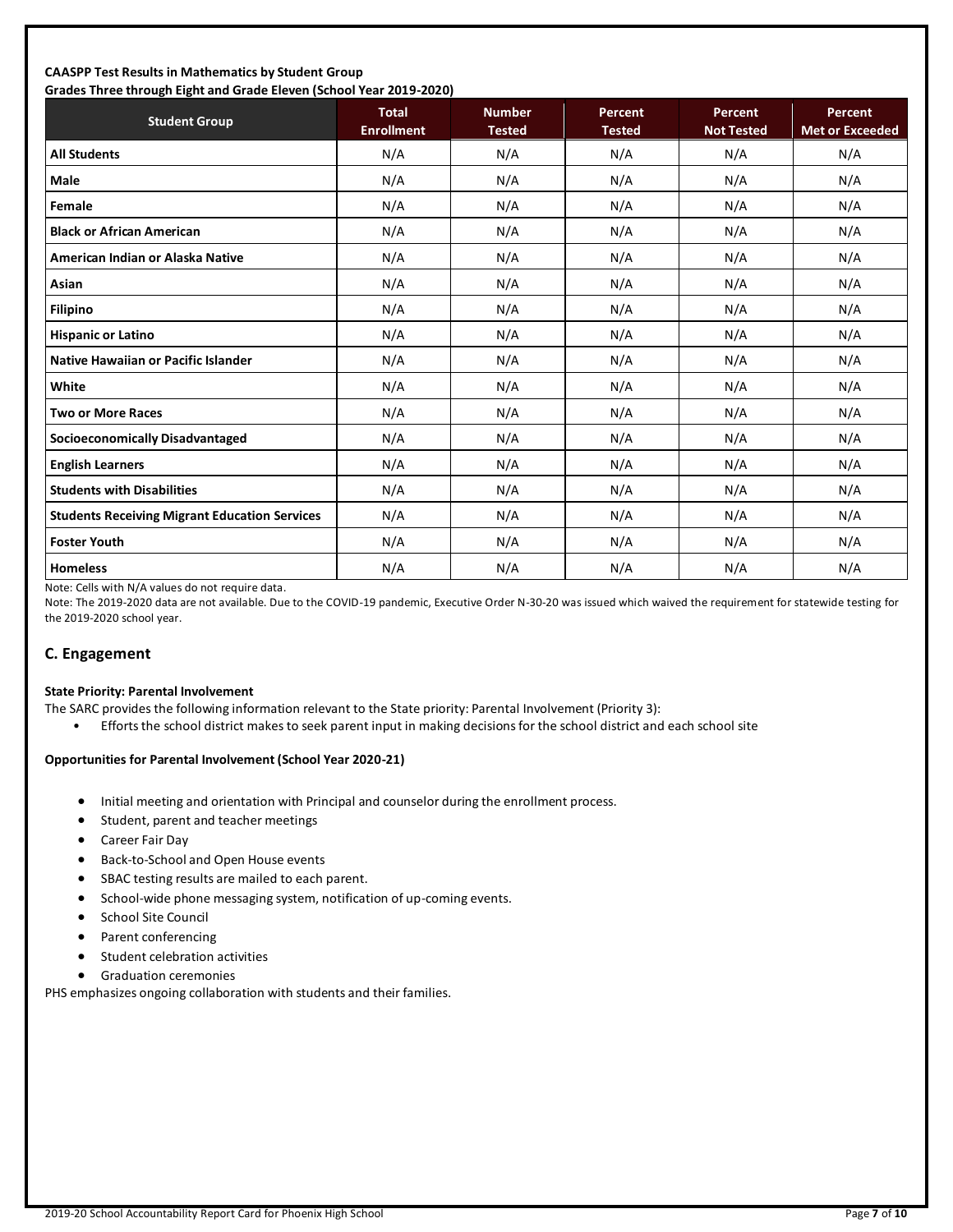# **State Priority: School Climate**

The SARC provides the following information relevant to the State priority: School Climate (Priority 6):

- Pupil suspension rates;
- Pupil expulsion rates; and
- Other local measures on the sense of safety.

# **School Safety Plan (School Year 2020-2021)**

#### **Goal:**

To create and facilitate a positive, safe, and caring learning environment in which all students feel safe, experience success, and build self-esteem.

#### **Objectives:**

To provide and facilitate an engaging learning environment that is free of distractions, with the discipline policy applied fairly, consistently, and timely; and allows for personal growth.

#### **Related activities:**

- a. Revised 2020-21 PHS School Handbook delivered to all students
- b. Consistently enforce the discipline policy and model appropriate classroom behaviors.
- c. Explain the District's attendance policies, procedures, expectations and consequences with students at first day assembly.
- d. PHS Period Schedule: students assigned to content area classrooms each period. Offered two different sessions each day so that students could remain socially distanced and in stable cohorts.
- e. Counselor on campus Monday Friday.
- f. School-wide meetings every Friday, to make announcements, celebrate successes, and discuss any campus concerns.
- g. Celebrate students academic, attendance and citizenship successes

Phoenix High School's comprehensive safety plan was revised and updated in October, 2020. The school safety plan is comprised of district protocols, policies, and procedures for emergencies. Our updated school safety plan is designed based on the Standard Response Protocol (SRP) system, that includes different levels of response including Lockout, Lockdown, Evacuate, and Shelter. Drills for each response are practiced multiple times each year, based on state law and district office directives.

#### **Suspensions and Expulsions**

**(data collected between July through June, each full school year respectively)**

| <b>Rate</b>        | <b>School</b><br>2017-18 | <b>School</b><br>2018-19 | <b>District</b><br>2017-18 | <b>District</b><br>2018-19 | <b>State</b><br>2017-18 | <b>State</b><br>2018-19 |
|--------------------|--------------------------|--------------------------|----------------------------|----------------------------|-------------------------|-------------------------|
| <b>Suspensions</b> | 9.1                      | 3.2                      | 1.9                        | 2.1                        | 3.5                     | 3.5                     |
| <b>Expulsions</b>  | 0.0                      | 0.0                      | 0.0                        | 0.0                        | 0.1                     | 0.1                     |

# **Suspensions and Expulsions for School Year 2019-2020 Only**

**(data collected between July through February, partial school year due to the COVID-19 pandemic)**

| Rate               | <b>School</b><br>2019-20 | <b>District</b><br>2019-20 | <b>State</b><br>2019-20 |
|--------------------|--------------------------|----------------------------|-------------------------|
| <b>Suspensions</b> | 15.0                     | 2.4                        |                         |
| <b>Expulsions</b>  | 0.0                      | 0.0                        |                         |

Note: The 2019-2020 suspensions and expulsions rate data are not comparable to prior year data because the 2019-2020 school year is a partial school year due to the COVID-19 crisis. As such, it would be inappropriate to make any comparisons in rates of suspensions and expulsions in the 2019-2020 school year compared to prior years.

# **D. Other SARC Information**

The information in this section is required to be in the SARC but is not included in the state priorities for LCFF.

#### **Ratio of Pupils to Academic Counselor (School Year 2019-2020)**

| <b>Title</b>                                              | <b>Ratio</b>                               |
|-----------------------------------------------------------|--------------------------------------------|
| Academic Counselor*                                       | 840                                        |
| .<br>$\sim$ $\sim$ $\sim$ $\sim$ $\sim$<br>.<br>.<br>____ | $\sim$ $\sim$ $\sim$ $\sim$<br>$\sim$ $ -$ |

\*One full time equivalent (FTE) equals one staff member working full time; one FTE could also represent two staff members who each work 50 percent of full time.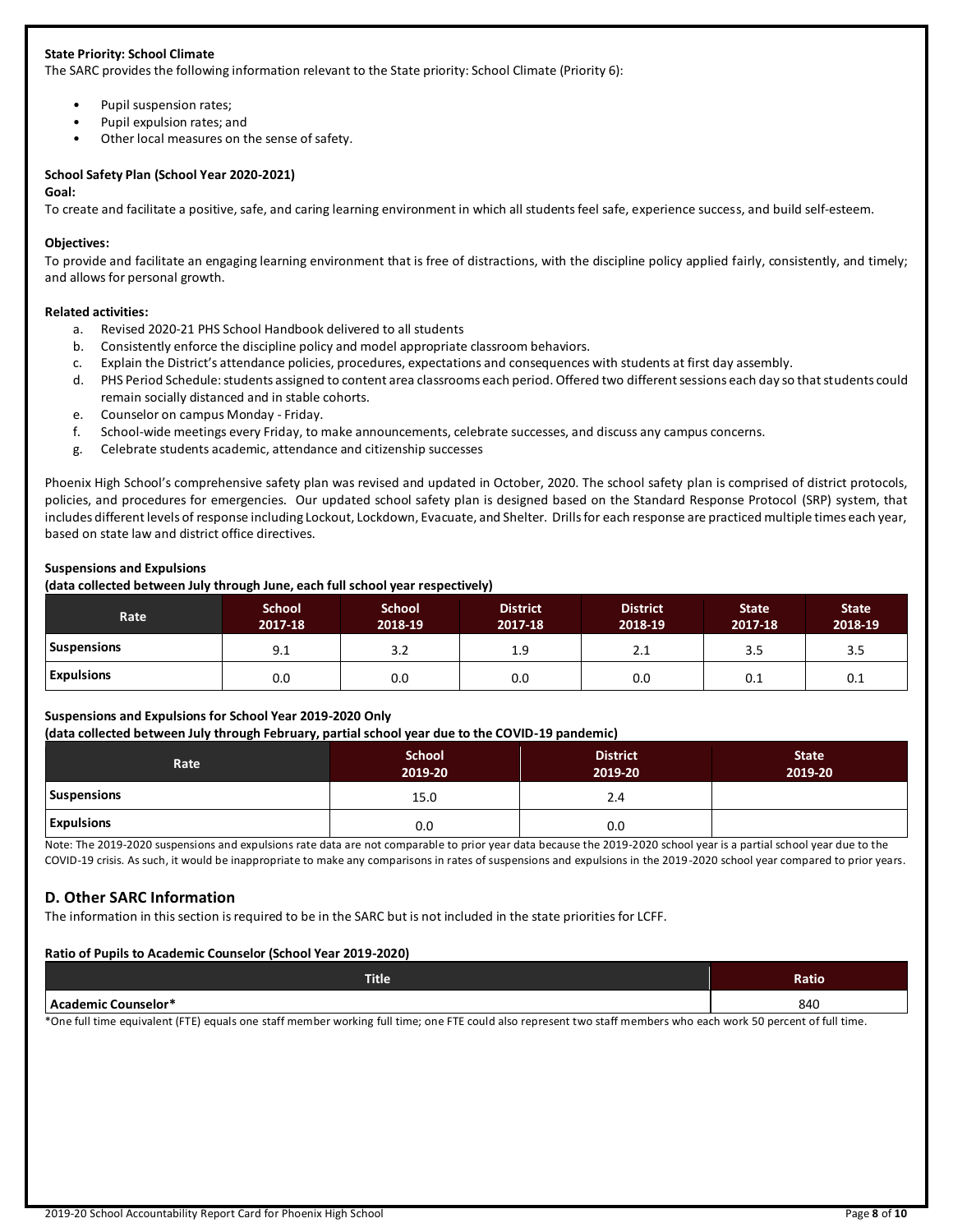| <b>Student Support Services Staff (School Year 2019-2020)</b>                       |                                                |  |  |  |  |
|-------------------------------------------------------------------------------------|------------------------------------------------|--|--|--|--|
| <b>Title</b>                                                                        | <b>Number of Full-Time Equivalent</b><br>(FTE) |  |  |  |  |
| Counselor (Social/Behavioral or Career Development)                                 | 0.1                                            |  |  |  |  |
| Library Media Teacher (Librarian)                                                   |                                                |  |  |  |  |
| Library Media Services Staff (Paraprofessional)                                     |                                                |  |  |  |  |
| <b>Psychologist</b>                                                                 |                                                |  |  |  |  |
| Social Worker                                                                       |                                                |  |  |  |  |
| <b>Nurse</b>                                                                        |                                                |  |  |  |  |
| Speech/Language/Hearing Specialist                                                  |                                                |  |  |  |  |
| <b>Resource Specialist (non-teaching)</b>                                           |                                                |  |  |  |  |
| Other<br>$-1$<br>$\sim$ $\sim$ $\sim$ $\sim$<br>________<br>$\cdot$ $\cdot$ $\cdot$ | .                                              |  |  |  |  |

\*One Full Time Equivalent (FTE) equals one staff member working full time; one FTE could also represent two staff members who each work 50 percent of full time.

#### **Average Class Size and Class Size Distribution (Secondary)**

| Subject               | 2017-18<br>Average<br><b>Class</b><br><b>Size</b> | 2017-18<br># of<br>Classes*<br><b>Size</b><br>$1 - 20$ | 2017-18<br># of<br>Classes*<br><b>Size</b><br>$21-32$ | # of<br>Classes*<br><b>Size</b><br>$33+$ | 2017-18   2018-19<br>Average<br><b>Class</b><br><b>Size</b> | 2018-19<br># of<br>Classes*<br><b>Size</b><br>$1-20$ | 2018-19<br># of<br>Classes*<br><b>Size</b><br>$21 - 32$ | 2018-19<br># of<br>Classes*<br>Size.<br>$33+$ | 2019-20<br><b>Average</b><br><b>Class</b><br><b>Size</b> | 2019-20<br># of<br>Classes*<br>Size.<br>$1-20$ | 2019-20<br># of<br>Classes*<br><b>Size</b><br>21-32 | 2019-20<br># of<br>Classes*<br><b>Size</b><br>$33+$ |
|-----------------------|---------------------------------------------------|--------------------------------------------------------|-------------------------------------------------------|------------------------------------------|-------------------------------------------------------------|------------------------------------------------------|---------------------------------------------------------|-----------------------------------------------|----------------------------------------------------------|------------------------------------------------|-----------------------------------------------------|-----------------------------------------------------|
| <b>English</b>        | 6                                                 | 14                                                     | 1                                                     |                                          | 4                                                           | 26                                                   |                                                         |                                               | 6                                                        | 15                                             |                                                     |                                                     |
| <b>Mathematics</b>    |                                                   | 17                                                     |                                                       |                                          | 4                                                           | 26                                                   |                                                         |                                               | 4                                                        | 21                                             |                                                     |                                                     |
| <b>Science</b>        |                                                   | 9                                                      |                                                       |                                          | 4                                                           | 15                                                   |                                                         |                                               |                                                          | 12                                             |                                                     |                                                     |
| <b>Social Science</b> |                                                   | 27                                                     |                                                       |                                          | 4                                                           | 29                                                   |                                                         |                                               | 6                                                        | 14                                             |                                                     |                                                     |

\*Number of classes indicates how many classrooms fall into each size category (a range of total students per classroom). At the secondary school level, this information is reported by subject area rather than grade level.

# **Professional Development (Most Recent Three Years)**

| Measure                                                                         | 2018-19 | $2019-20$ | 2020-21 |
|---------------------------------------------------------------------------------|---------|-----------|---------|
| Number of school days dedicated to Staff Development and Continuous Improvement |         |           |         |

Staff selectively attends staff development workshops, conferences, etc. that addresses the specific needs of our programs, and can be of benefit to our students. Through their constant monitoring of student progress levels, the staffs is flexible in their delivery methods and are always looking for better ways of providing our students with a quality educational program.

#### **FY 2018-19 Teacher and Administrative Salaries**

| Category                             | <b>District</b><br>Amount | <b>State Average for</b><br><b>Districts In Same</b><br><b>Category</b> |  |
|--------------------------------------|---------------------------|-------------------------------------------------------------------------|--|
| <b>Beginning Teacher Salary</b>      | \$38,082                  | \$49,782                                                                |  |
| <b>Mid-Range Teacher Salary</b>      | \$71,358                  | \$76,851                                                                |  |
| <b>Highest Teacher Salary</b>        | \$94,063                  | \$97,722                                                                |  |
| <b>Average Principal Salary (ES)</b> | \$110,406                 | \$121,304                                                               |  |
| <b>Average Principal Salary (MS)</b> | \$119,900                 | \$128,629                                                               |  |
| <b>Average Principal Salary (HS)</b> | \$127,942                 | \$141,235                                                               |  |
| <b>Superintendent Salary</b>         | \$189,844                 | \$233,396                                                               |  |

| <b>Percent of District Budget</b> | <b>District</b><br><b>Amount</b> | <b>State Average for</b><br><b>Districts In Same</b><br>Category |
|-----------------------------------|----------------------------------|------------------------------------------------------------------|
| <b>Teacher Salaries</b>           | 36.0                             | 33.0                                                             |
| <b>Administrative Salaries</b>    | 5.0                              | 6.0                                                              |

For detailed information on salaries, see the CDE Certificated Salaries & Benefits webpage at [www.cde.ca.gov/ds/fd/cs/.](http://www.cde.ca.gov/ds/fd/cs/)

#### **FY 2018-19 Expenditures Per Pupil and School Site Teacher Salaries**

| <b>Level</b>       | <b>Restricted</b><br><b>Total</b> |         | <b>Unrestricted</b> | Average<br><b>Teacher</b><br>Salary |
|--------------------|-----------------------------------|---------|---------------------|-------------------------------------|
| <b>School Site</b> | \$14,973                          | \$2,648 | \$12,325            | \$88,888                            |
| <b>District</b>    | N/A                               | N/A     | \$7,713             | \$79,810                            |
| <b>State</b>       | N/A                               | N/A     | \$7,750             | \$79,209                            |

| <b>Percent Differences</b>  | <b>Unrestricted</b> | Average<br><b>Teacher</b><br>Salary |
|-----------------------------|---------------------|-------------------------------------|
| <b>School Site/District</b> | 46.0                | 10.8                                |
| <b>School Site/ State</b>   | 45.6                | 11.5                                |

Note: Cells with N/A values do not require data.